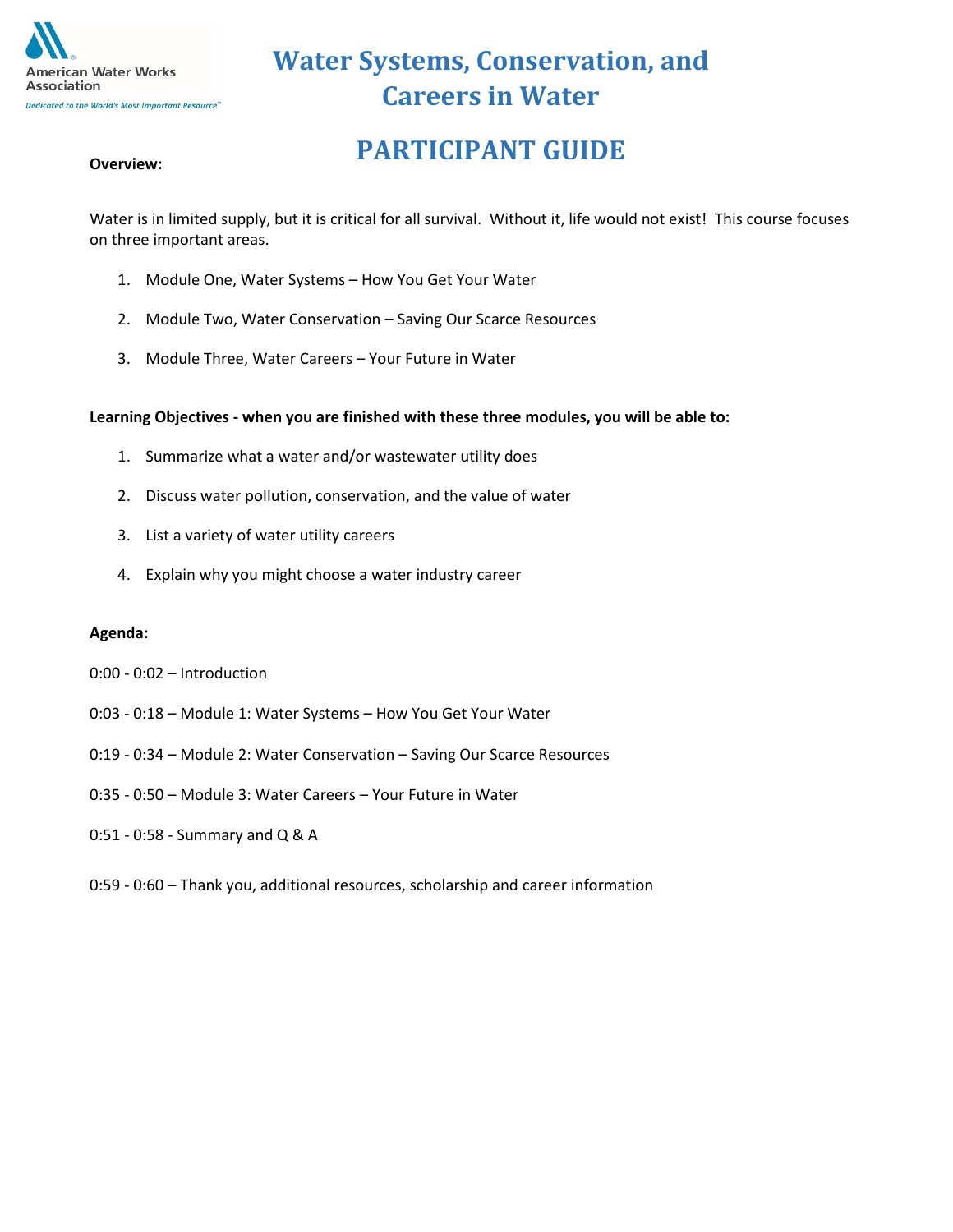

### **PARTICIPANT GUIDE**

**Activities for Module 1, Water Systems – How You Get Your Water**



#### How Water Works: from source to you



| What does it mean when we say water utilities<br>"treat" water? |
|-----------------------------------------------------------------|
|                                                                 |
|                                                                 |
|                                                                 |
|                                                                 |
|                                                                 |
|                                                                 |

**Notes:**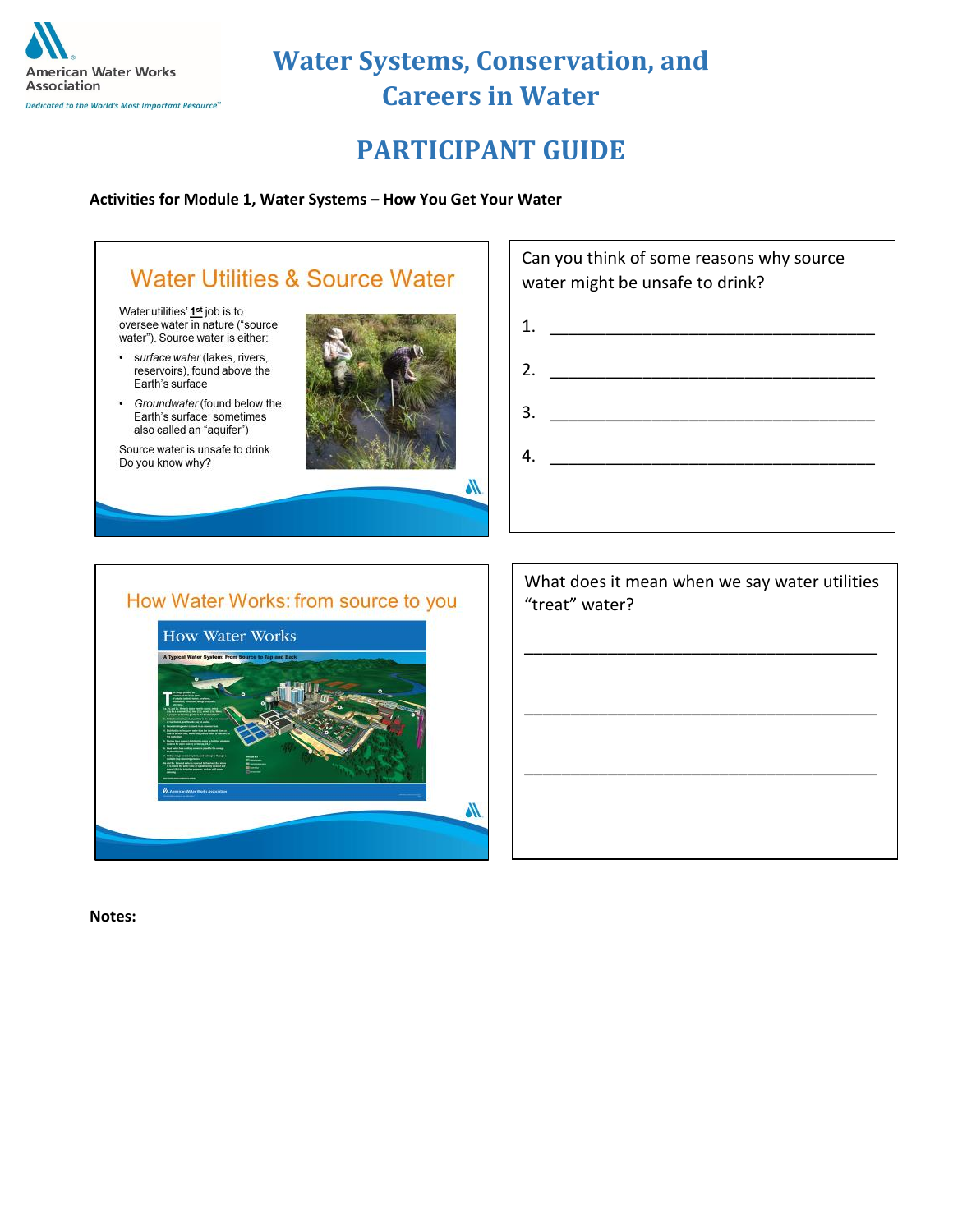

### **PARTICIPANT GUIDE**

**Activities for Module 2, Water Conservation – Saving Our Scarce Resources**



Can you answer these questions?

- 1. How much water do humans need daily?
- 2. How much of the Earth's surface is water?

\_\_\_\_\_\_\_\_\_\_\_\_\_\_\_\_\_\_\_\_\_\_\_\_\_\_\_\_\_\_\_\_\_\_

\_\_\_\_\_\_\_\_\_\_\_\_\_\_\_\_\_\_\_\_\_\_\_\_\_\_\_\_\_\_\_\_\_\_\_

\_\_\_\_\_\_\_\_\_\_\_\_\_\_\_\_\_\_\_\_\_\_\_\_\_\_\_\_\_\_\_\_\_\_\_

3. How much of Earth's water is OK to drink?



Name as many ways as you can think of to prevent water pollution & conserve our water supplies

- $\bullet$   $\qquad \qquad$   $\qquad$   $\qquad$   $\qquad$   $\qquad$   $\qquad$   $\qquad$   $\qquad$   $\qquad$   $\qquad$   $\qquad$   $\qquad$   $\qquad$   $\qquad$   $\qquad$   $\qquad$   $\qquad$   $\qquad$   $\qquad$   $\qquad$   $\qquad$   $\qquad$   $\qquad$   $\qquad$   $\qquad$   $\qquad$   $\qquad$   $\qquad$   $\qquad$   $\qquad$   $\qquad$   $\qquad$   $\qquad$   $\qquad$   $\qquad$   $\q$  $\bullet$   $\qquad \qquad \qquad \qquad \qquad \qquad \qquad \qquad \qquad \qquad \qquad \qquad \qquad \qquad \qquad \qquad \qquad \qquad \qquad \qquad \qquad \qquad \qquad \qquad \qquad \qquad \qquad \qquad \qquad \qquad \qquad \qquad \qquad \qquad \qquad \qquad \qquad \qquad \qquad \qquad \qquad \qquad \qquad \q$
- $\bullet$   $\qquad \qquad \qquad \qquad \qquad \qquad \qquad \qquad \qquad \qquad \qquad \qquad \qquad \qquad \qquad \qquad \qquad \qquad \qquad \qquad \qquad \qquad \qquad \qquad \qquad \qquad \qquad \qquad \qquad \qquad \qquad \qquad \qquad \qquad \qquad \qquad \qquad \qquad \qquad \qquad \qquad \qquad \qquad \q$
- $\bullet$   $\qquad \qquad \qquad \qquad \qquad \qquad \qquad \qquad \qquad \qquad \qquad \qquad \qquad \qquad \qquad \qquad \qquad \qquad \qquad \qquad \qquad \qquad \qquad \qquad \qquad \qquad \qquad \qquad \qquad \qquad \qquad \qquad \qquad \qquad \qquad \qquad \qquad \qquad \qquad \qquad \qquad \qquad \qquad \q$
- $\bullet$   $\qquad \qquad \qquad \qquad \qquad \qquad \qquad \qquad \qquad \qquad \qquad \qquad \qquad \qquad \qquad \qquad \qquad \qquad \qquad \qquad \qquad \qquad \qquad \qquad \qquad \qquad \qquad \qquad \qquad \qquad \qquad \qquad \qquad \qquad \qquad \qquad \qquad \qquad \qquad \qquad \qquad \qquad \qquad \q$

**Notes:**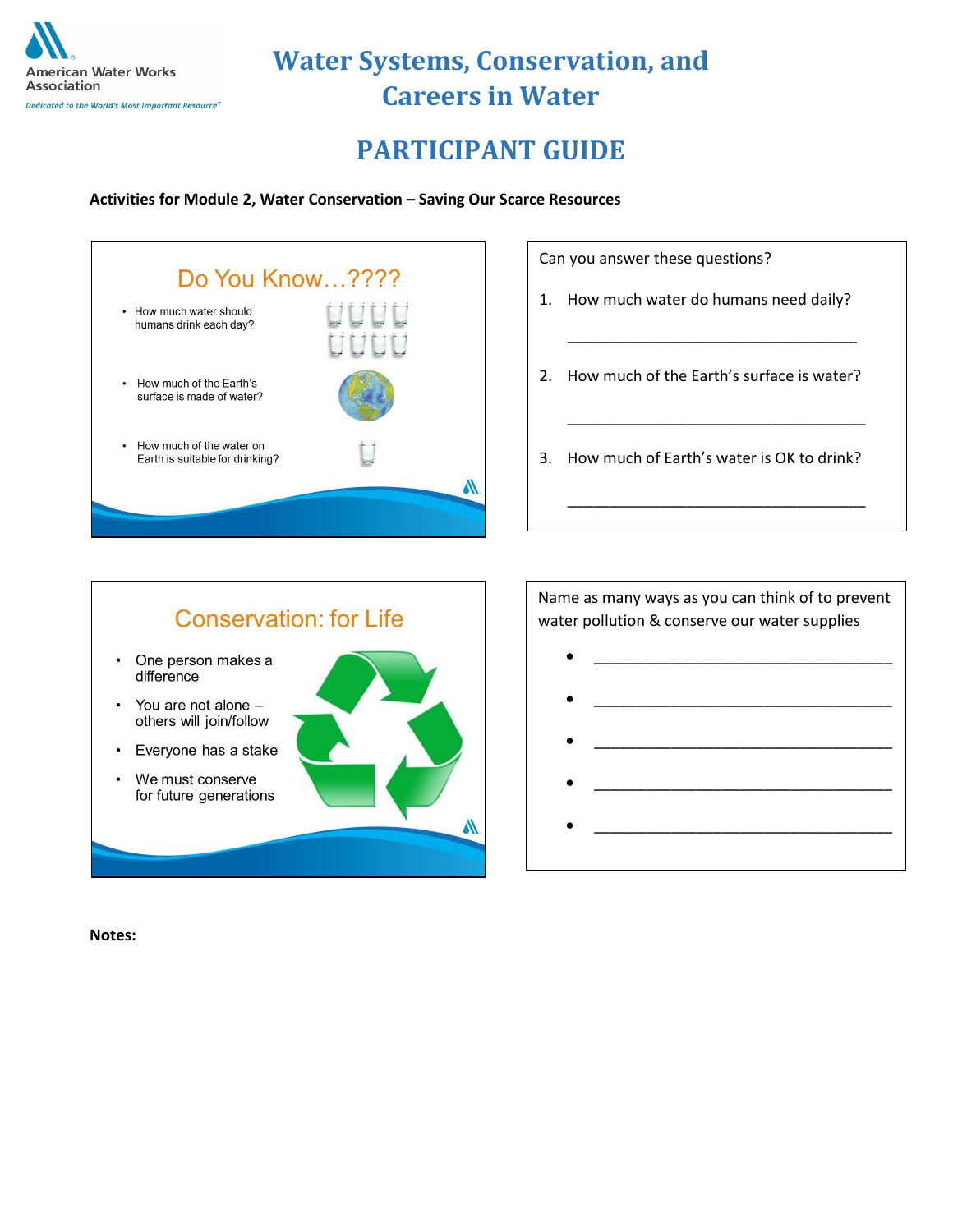

## **PARTICIPANT GUIDE**

#### **Activities for Module 3, Water Careers – Your Future in Water**

### **Water Industry Career Overview**

Water/Wastewater Utility Careers:

- Water Plant Operator
- Water Plant Manager
- Water Quality Engineer
- Water Lab Technologist
- Operations Supervisor
- Distribution Operator
- Engineering Manager
- · Science Technician



There are many careers in the water industry. But no matter what career you choose, water industry employees all share one important job. It is the one thing that all of these workers have in common. What is that job?

\_\_\_\_\_\_\_\_\_\_\_\_\_\_\_\_\_\_\_\_\_\_\_\_\_\_\_\_\_\_\_\_\_\_\_\_\_\_\_

\_\_\_\_\_\_\_\_\_\_\_\_\_\_\_\_\_\_\_\_\_\_\_\_\_\_\_\_\_\_\_\_\_\_\_\_\_\_\_

\_\_\_\_\_\_\_\_\_\_\_\_\_\_\_\_\_\_\_\_\_\_\_\_\_\_\_\_\_\_\_\_\_\_\_\_\_\_\_

\_\_\_\_\_\_\_\_\_\_\_\_\_\_\_\_\_\_\_\_\_\_\_\_\_\_\_\_\_\_\_\_\_\_\_\_\_\_\_

### Should YOU Work in Water?



Should you work in water? List some reasons that a water industry job might be a good career move.



**Notes:**